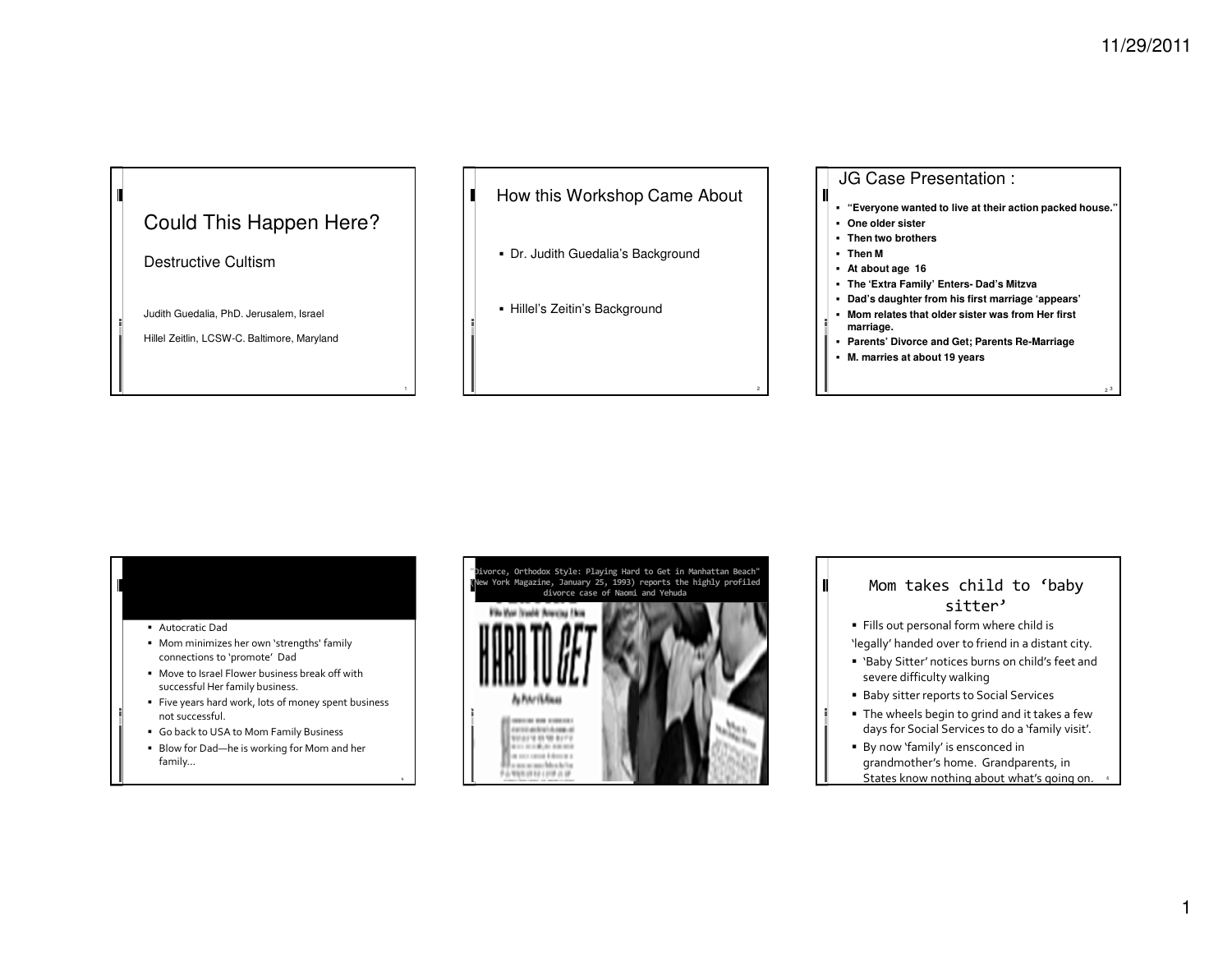## Court Decision- Tools of Abuse

 Chen and his accomplices allegedly severely beat the three-yearold boy in his face. When the child fell to the floor, Chen and his accomplices picked him up, and continued to beat him harshly.



237

<sup>10</sup>

In Prison in Brazil-Then Extradited to Israel,The Case:

 **Abusive' rabbi' charged with ongoing abuse of eight children. Chen accused of beating children wit hammer, burning organs with lighter, leaving one child in vegetative state**

 A harsh indictment was filed Monday morning against Elior Chen, also known as the "abusive rabbi". Chen was charged with abusing a helpless minor and assaulting a minor.

218

Cont…

 The 20-page indictment details the severe abuse of eight children from a Jerusalem family. Despite the severity of his actions, he has not been charged with attempted murder.

 The abuse left a three-year-old boy in a vegetative state. The indictment describes how Chen and his accomplices abused the child in an incident which took place during Hanukkah, 2007.

229

# **Korean War-Prisoners of War**

 $\textcolor{red}{\bullet}$  In the Korean War the "criticism and selfcriticism" sessions held for the American prisoners of war by the Chinese clearly had deeper effects than the POWs could initially comprehend, and when they found out, it was too late

# What we'll discuss today:

- $\blacksquare$  Introduction of us
- Case presentation
- Fertile ground
- JG, my involvement as case breaks
- **Mom Arrested, in almost Fugue State**
- APB for rabbi Creep.
- Need for mother to be Assessed in jail
- The case unfolds- What happened to social services

Outline of JG involvement, Then HZ expounds, illustrates and teaches us:

- Creep runs to Canada, then Brazil Extradited to Israel
- Mom turns States evidence Indicted jailed de-brain washed
- Case now
- My involvement: now getting vegetative SCHOOL TO ACCEPT MOM
- JG most recent contact-Erev Rosh Hashana
- Mom getting out soon, Society Abhors her: How couldthis happen????????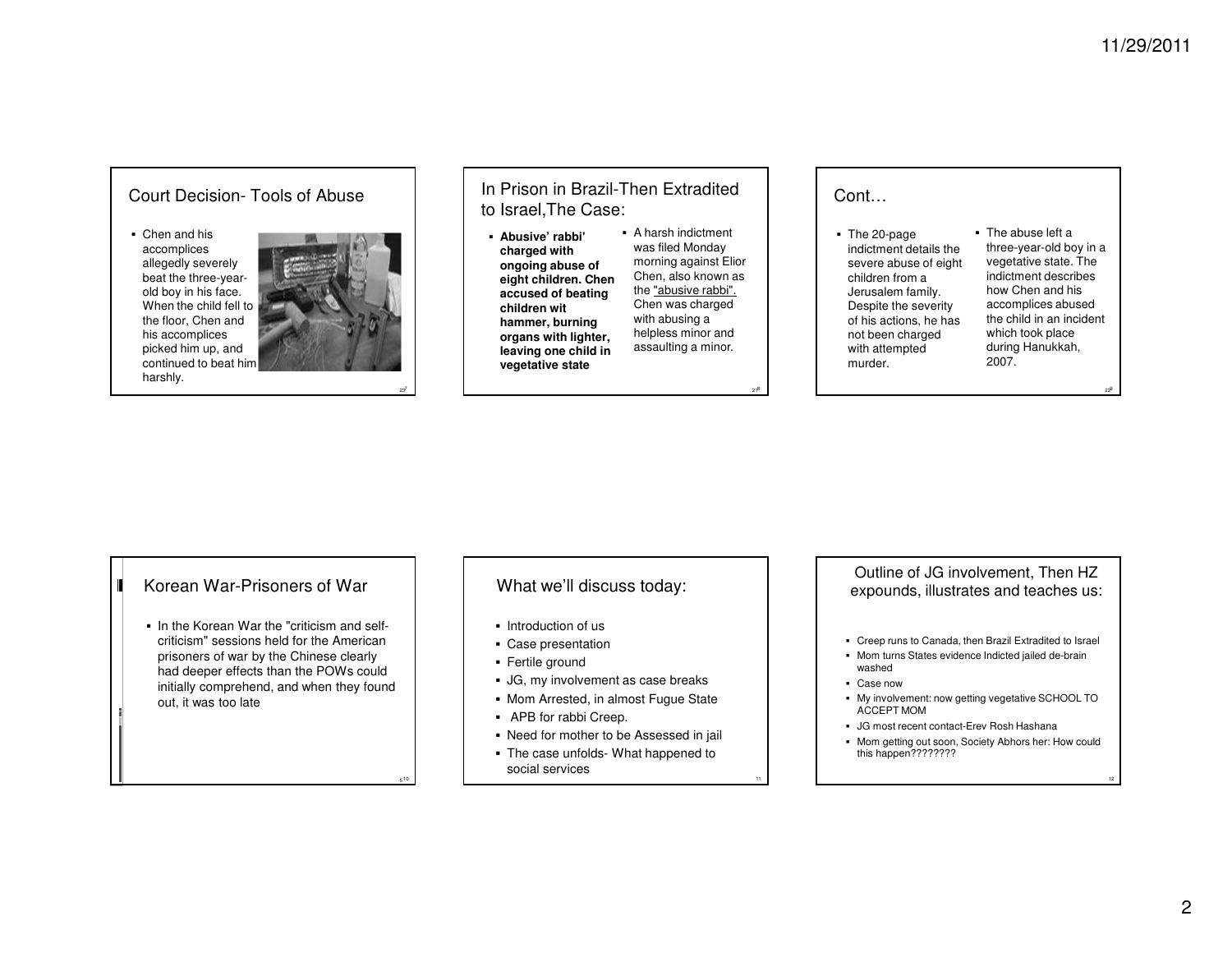

# First organized research of:Brainwashing—The Korean War Prisoners

П

Ш

In the beginning many prisoners found this whole procedure just childish, and were inclined to take it merely as something of a joke, but without them being able to realize it, the situation of being subjected constantly to the criticism of one's comrades became humiliating.

<sup>14</sup>

 $\blacksquare$ 

 $^{\frac{1}{3}}$ 

# War Prisoners (Continued)

- This continuing feeling of humiliation became crucial in the gradual psychological break-up of the prisoners' personalities.
- Furthermore, this ongoing process of "criticism and self-criticism" was bound to cause mistrust for one's own comrades: it was the tactics of "divide and conquer" as the ancient Romans would have called it.
- ("Criticism and self-criticism" were also widely applied during China's "Cultural Revolution" starting in 1966, as a method of "re-education".) 7<sup>15</sup>

### Ideological TotalismШ Robert J. Lifton

- 1) Milieu control
- 2) Mystical manipulation
- 3) Demand for purity
- 4) Cult of confession
- 5) Sacred science
- 6) Loading the language
- 7) Doctrine over person
- 8) Dispensing of existence

16

# Tactics of Brain Washing

1- CRITICISM AND SELF-CRITICISM The subjects are supposed to feel uncertain; under the constant threat of being humiliated and despised.





music helps you relax and concentratebetter!

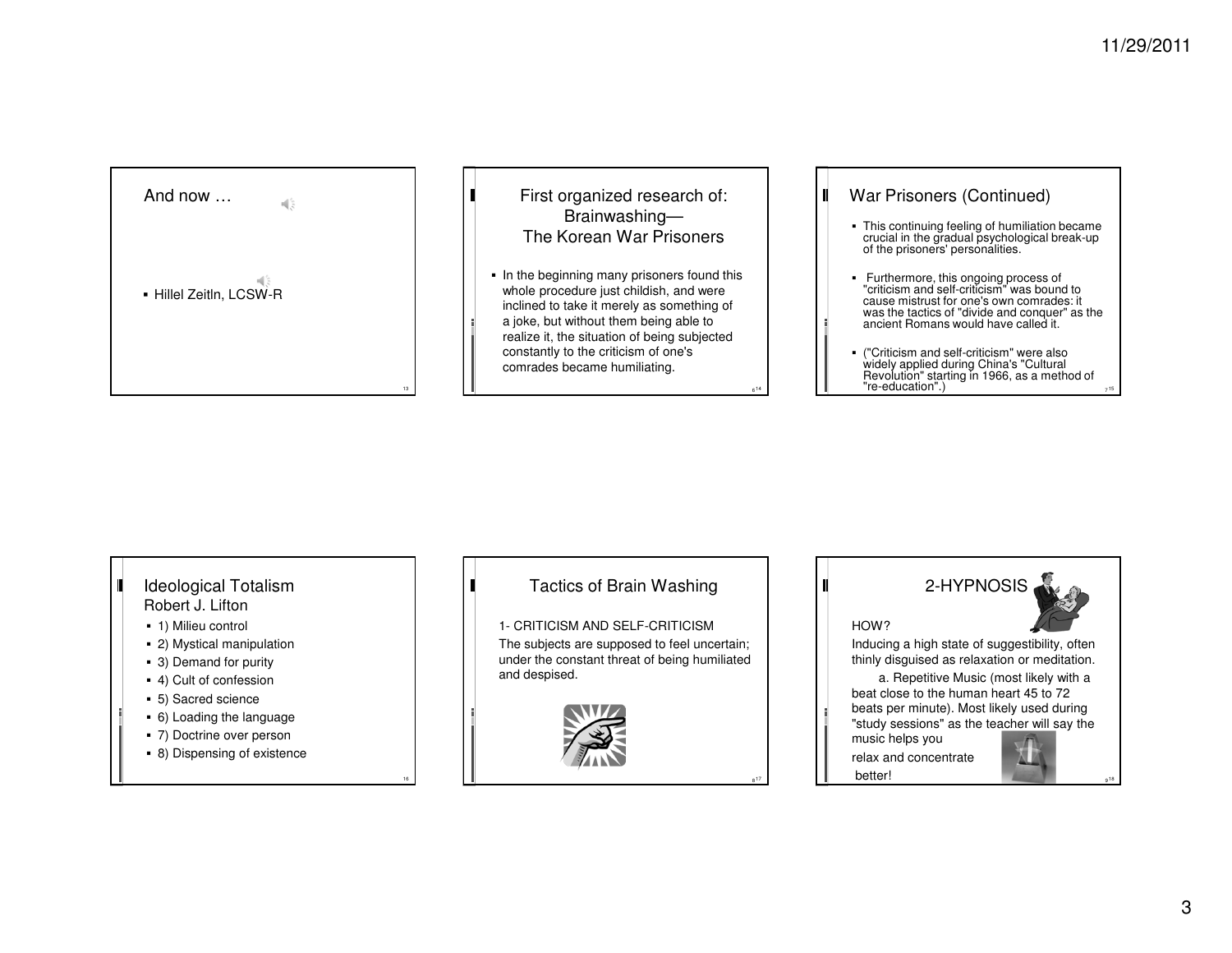

## Hypnotism Cont.: Voice Roll

- A "voice roll" is a patterned, paced style used by hypnotists when inducing a trance.
- It is also used by many lawyers, several of whom are highly trained hypnotists, when they desire to entrench a point firmly in the minds of the jurors.
- A voice roll can sound as if the speaker were talking to the beat of a metronome or it may sound as though he were emphasizing every word in a monotonous, patterned style.
- The words will usually be delivered at the rate of 45 to 60 beats per minute, maximizing the hypnotic effect.

1019

1322

Room "Feel"

П

П

- The way a room feels is essential to hypnotizing unknowing subjects.
- It needs special lighting, florescent lights are best because they aren't too dim, but aren't too harsh.
- Room Temperature helps a bit, usually a little cooler than normal room temperature.
- You need to have the unknowing subjects very relaxed, perhaps even close to fallingasleep.  $\angle 3$



1423

Then…

- 3) PEER GROUP PRESSURE - Suppressing doubt and resistance to new ideas by exploiting the need to belong.
- 4) "LOVE BOMBING" Creating a sense of family through physical touch, thought & feeling sharing and emotional bonding.



- 5) REJECTION OF OLD VALUES Accelerating acceptance of new lifestyle by constantly denouncing former beliefs and values.
- 6) CONFUSING DOCTRINE Encouraging blind acceptance and rejection of logic through complex lectures on an incomprehensible doctrine.
- 7) METACOMMUNICATION Implanting subliminal messages by stressing certain key words or phrases in long, confusing lectures.
- 8) REMOVAL OF PRIVACY Achieving loss of ability to evaluate logically by preventing private contemplation.
- 9) DISINHIBITION Encouraging child-like obedience by orchestrating child-like behavior
- 10) UNCOMPROMISING RULES Inducing regression and disorientation by soliciting agreement to seemingly simple rules which regulate mealtimes, bathroom breaks and use of medications.
- 11) VERBAL ABUSE Desensitizing through bombardment with foul and abusive language. (Physical abuse, such as torture, is the more extreme form of this.)

1524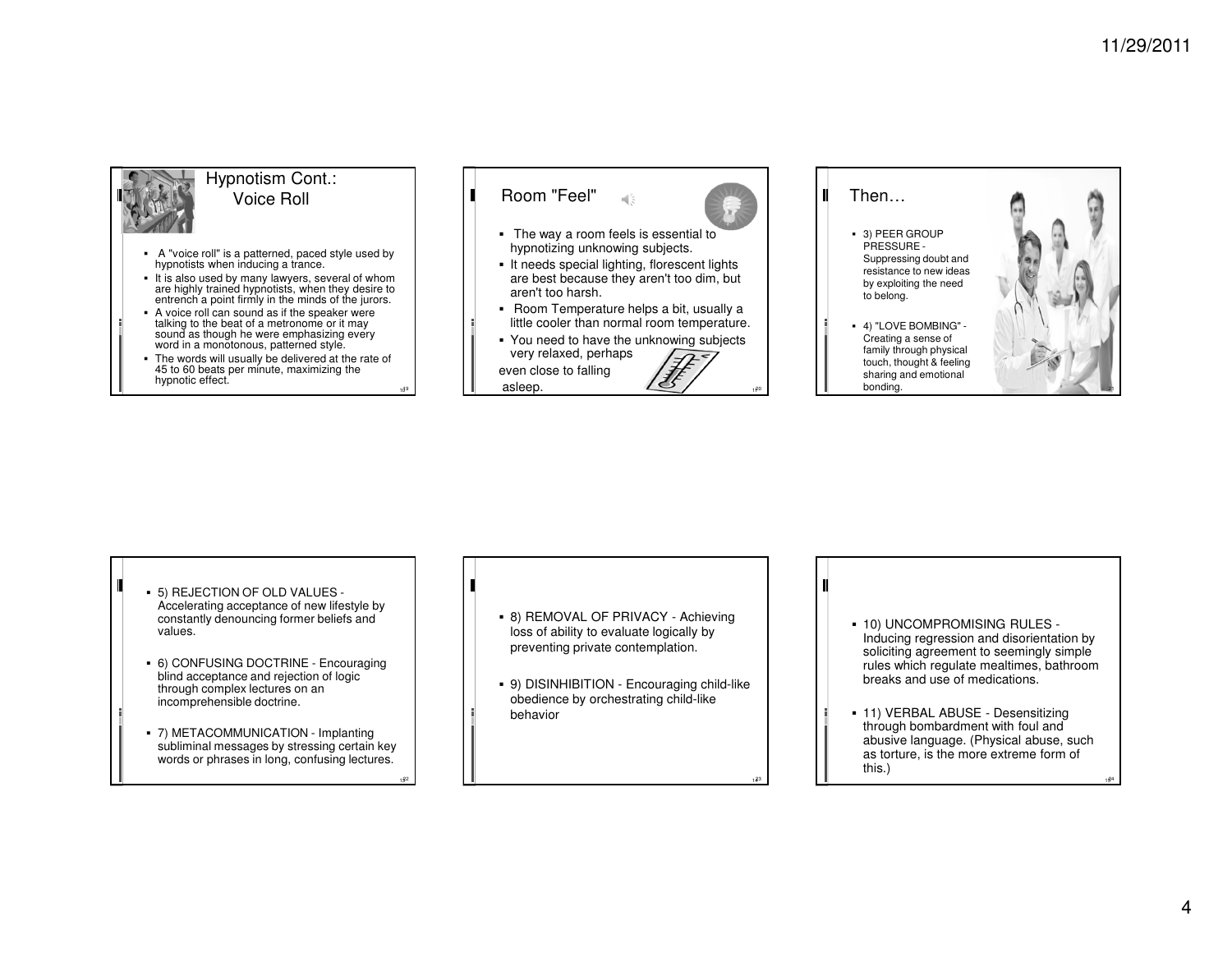1827

12) SLEEP DEPRIVATION AND FATIGUE - Creating disorientation and vulnerability by prolonging mental an physical activity and withholding adequate rest and sleep.

13) DRESS CODES - Removing individuality by demanding conformity to the group dress code.

14) CHANTING OR SINGING - Eliminating non-cult ideas through group repetition of mindnarrowing chants or phrases.



20) CHANGE OF DIET - Creating disorientation and increased susceptibility to emotional arousal by depriving the nervous system of necessary nutrients through the use of special diets and/or fasting. Also applying drugs for these purposes fall in this category.

21) GAMES - Inducing dependence on the group by introducing games with obscure rules.

1928

 22) NO **QUESTIONS** - Accomplishing automatic acceptance of beliefs by discouraging questions

.

Ш

- 23) GUILT Reinforcing the need for 'salvation' by exaggerating the sins of the former lifestyles.
- 24) FEAR Maintaining loyalty and obedience to the group by threatening soul, life or limb for the slightest 'negative' thought, word or deed.

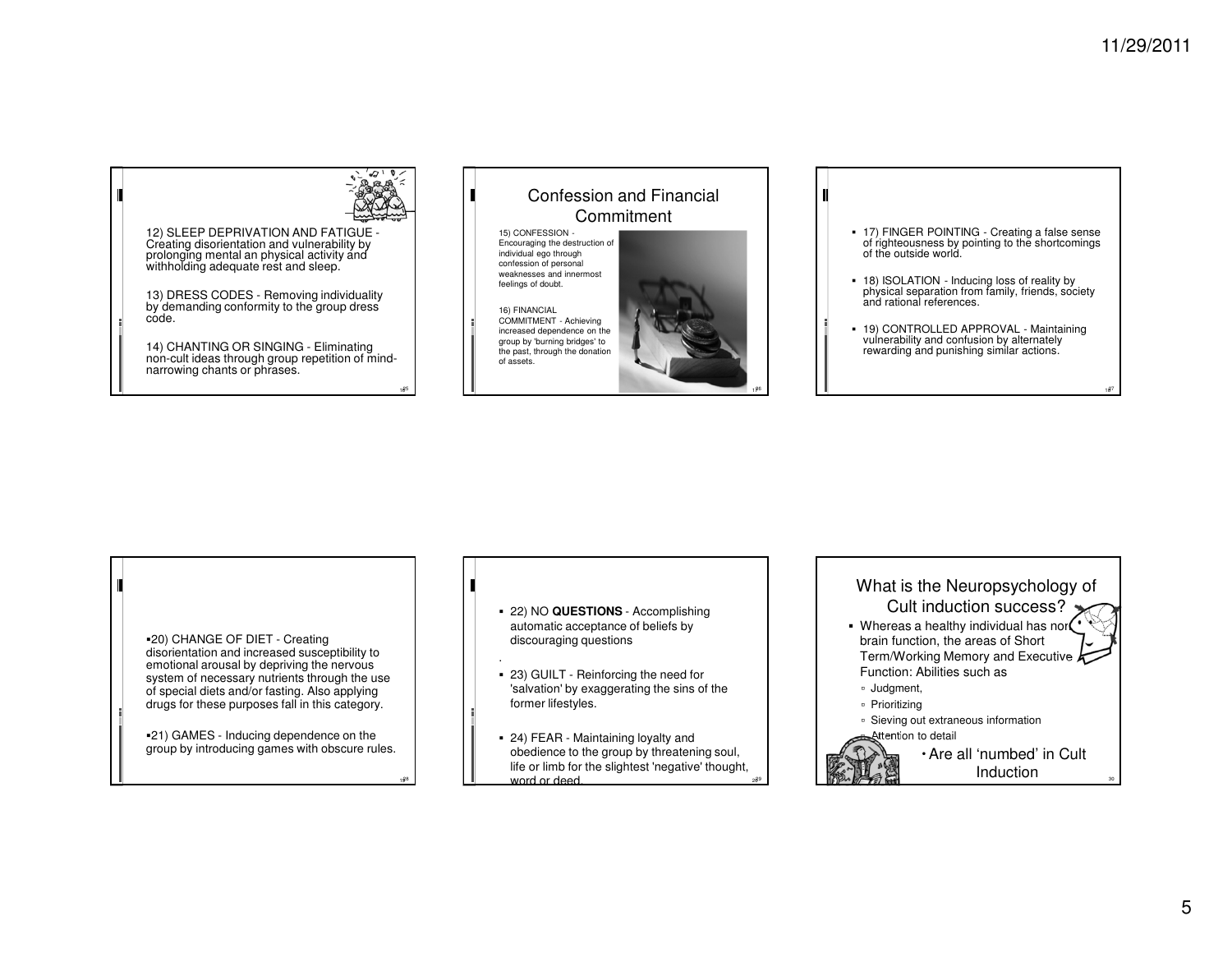- Losses: Time, innocence, value
- Depression, loneliness
- Decision-making
- Dissociation/Unwelcome Altered States
- Loss of Elite status

32

- $\hspace{0.1mm}$  Spiritual/ethical uncertainty
- Fear of reprisal/damnation
- Difficulty explaining what happened
- Fear of Commitment, Relationships
- Guilt & Shame
- Loss of cognitive and cultural skills

# What Makes Cultism Destructive?

П

 1) Leader is presumed flawless, and not accountable



- 2) Questioning is discouraged/punished
- 3) Mind Control practices:
- 4) Leaders dictate how to think, act and feel

## 5) Elitism

- 6) Us vs. Them Outlook
- 7) Ends justify means ethic
- 8) Control Induced by shame/guilt
- 9) Totalist Subservience
- 10) Supression of personal goals & history
- 11) Group preoccupation with
- recruiting and fund-raising

Ш

- 12) Members pressured/required to
- socialize only with other members
- 13) Outside life is demonized
- 14) Fear of reprisal/damnation for leaving or thinking of leaving

## Working with families affected by Cultism :Helplessness and **b** l'atime "replaced" **J I aniles** "replaced"<br>• Having to learn the lingo

- 
- Rage at their powerlessness
- Abuse of children
- Breaking up of marriages
- Cultic sexual abuse or control
- Divided families



36